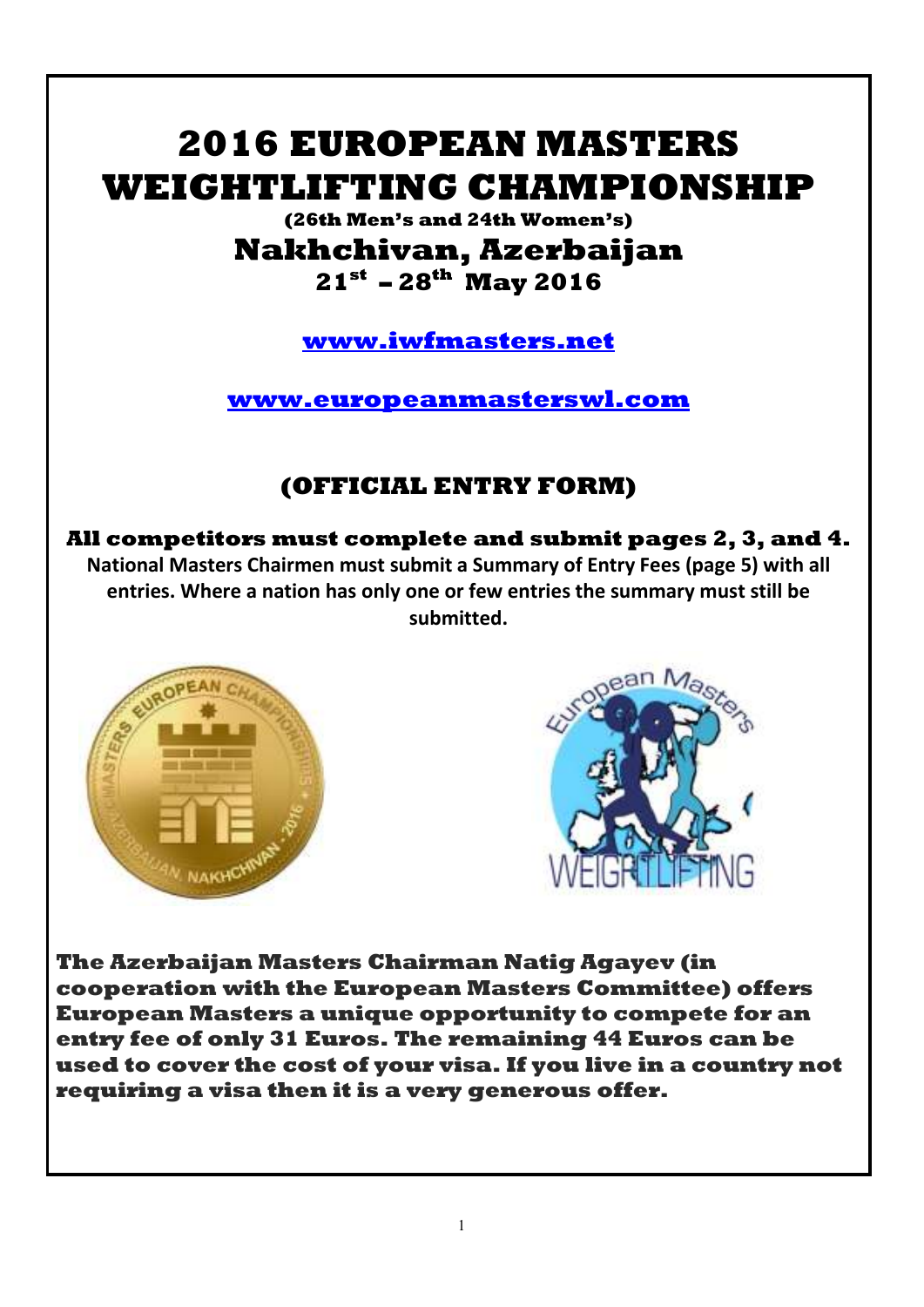

## **2016 EUROPEAN MASTERS WEIGHTLIFTING CHAMPIONSHIP (26th Men's and 24th Women's Championships) REGISTERED for DRUG TESTING Nakhchivan, Azerbaijan 21st – 28th May 2016**



## **www.iwfmasters.net www.europeanmasterswl.com**

| Return entry forms to - | EUROPEAN MASTERS SECRETARIAT       |
|-------------------------|------------------------------------|
|                         | Dionissiou Solomou 59              |
|                         | 2231 Latsia                        |
|                         | <b>CYPRUS</b>                      |
| Email-                  | euromasterswlsecretariat@gmail.com |
| Telephone -             | $+357$ 96 710022                   |
|                         |                                    |

| <b>Entry Fees -</b> | Competition (non-returnable)                                         | €31           |
|---------------------|----------------------------------------------------------------------|---------------|
|                     | <b>Team Entry (men and women)</b><br>(Pay at Technical Conference)   | $\epsilon$ 30 |
|                     | Closing Banquet – tickets can be purchased at the competition venue. |               |
| Venue -             | OLYMPIC SPORTS COMPLEX, NAKHCHIVAN CITY                              |               |

#### **CLOSING DATE FOR ENTRIES: Letters postmarked no later than 15th February 2016 All forms must be mailed collectively from one source, e.g. your National Masters Chairman NO LATE ENTRIES OR INCOMPLETE ENTRIES ACCEPTED.**

Please enter me in the\_\_\_\_\_\_ kilogram class, age group \_\_\_\_\_\_ of the European Masters Weightlifting Championship to be held on **21st-28th May 2016 – Nakhchivan, Azerbaijan.**. I hereby accept and acknowledge that all of the rules and regulations of the present competition are solely governed by the applicable rules and regulations of the **2015 IWF& WADA CODE and European Masters** .I certify that I am an amateur in good standing. In consideration of my entry in the competition, I do hereby waive, and release the 2016 European Masters Weightlifting Championship Organiser (hereafter referred to as the "Organiser"), European Masters Committee (EMC), and associated personnel from any and all causes of action, loss, liability, claims, and demands of every kind and nature which I or my heirs or personal representatives may have for bodily injury and expenses of medical treatment.

I agree to be filmed and photographed under conditions approved and authorized by the Organiser and EMC to include the use of my name, biographical information, public appearances, interviews, photographs, portrait and motion pictures and television recordings of my weightlifting performances, and grant to the Organiser and the EMC the right to record and make use of the same, and to authorize others to do so in promoting the competition and the success of the weightlifting team on which I compete, to promote the image of the Organiser and the EMC, their sponsors and advertisers, and the sport of amateur weightlifting, and to fund the activities of the Organiser and EMC.

I understand all responsibilities for any problems, injuries, etc., arising from my health condition while participating in the European Masters Weightlifting Championship. I agree that the Organiser, EMC and their agents, including competition personnel, may make judgments (with appropriate input from available medical personnel), as to my treatment, hospitalization, or other medical care in the event of my illness or accidental injury in connection with my participation in the competition should I be disabled or incompetent to make necessary and appropriate decisions concerning such treatment, hospitalization, or other care.

I authorize the Organiser, EMC, their agents and competition personnel to make decisions for me as though they stood in a relationship to me of parent, guardian, or next of kin should circumstances require the Organizer, EMC, their agents and competition personnel to make judgments if my next of kin cannot be timely and conveniently contacted to participate in the making of such judgments. I hereby release and agree not to hold the Organiser,EMC, their agents and competition personnel responsible for all expenses, causes of action, liability, claims, and demands arising from good faith judgments made by the Organiser,EMC, their agents and competition personnel concerning my treatment, hospitalization, and medical care in the event of my illness, injury, and other emergency circumstances in connection with the competition.

I agree that I will be financially responsible for treatment and other medical care rendered me in the event of my illness, injury, or other emergent circumstances in connection with the competition, except to the extent of my injuries, and medical expenses, if any, are covered by accidental death, dismemberment and/or loss of sight and medical reimbursement insurance policies, maintained by the Organiser for my benefit, in which event I will nevertheless continue to be financially responsible for expenses of treatment, hospitalization, and other medical care in excess of such policies' limits.

| PLEASE PROVIDE ONE OF THE FOLLOWING :- |                                                                                                                                                                                                                                                 |  |  |  |  |  |  |
|----------------------------------------|-------------------------------------------------------------------------------------------------------------------------------------------------------------------------------------------------------------------------------------------------|--|--|--|--|--|--|
|                                        | Country<br><u> 1989 - Johann John Stein, mars et al. 1989 - John Stein, mars et al. 1989 - John Stein, mars et al. 1989 - John Stein, mars et al. 1989 - John Stein, mars et al. 1989 - John Stein, mars et al. 1989 - John Stein, mars et </u> |  |  |  |  |  |  |
| License number                         | Province/state/country of issue                                                                                                                                                                                                                 |  |  |  |  |  |  |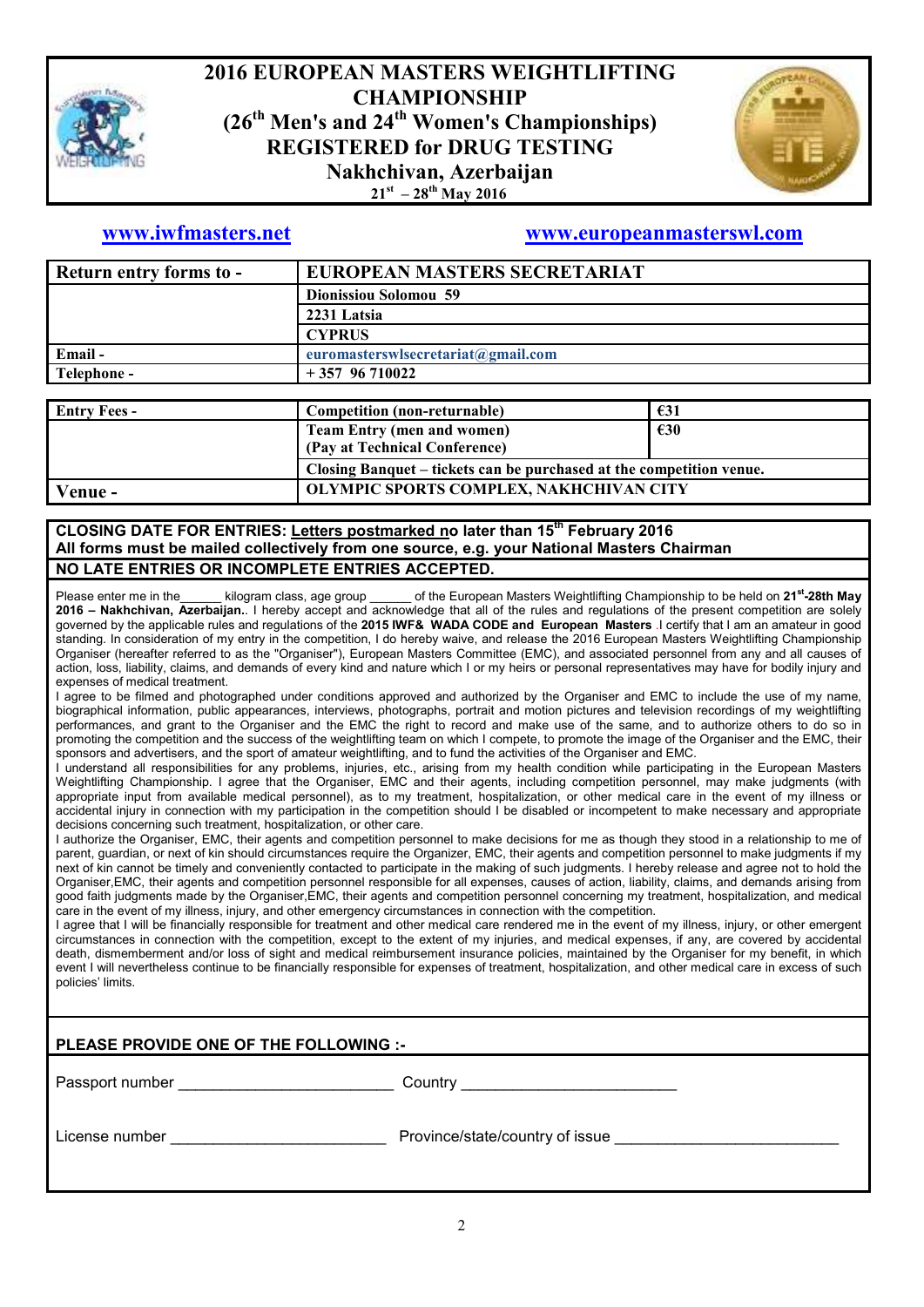## **2016 EUROPEAN MASTERS WEIGHTLIFTING CHAMPIONSHIP (26th Men's and 24th Women's Championships) REGISTERED for DRUG TESTING Nakhchivan, Azerbaijan 21st – 28th May 2016**

**I agree to be bound by the Masters rules and declare that I am physically fit to undertake the sport of weightlifting and have no knowledge of any medical condition which will make weightlifting contraindicated to my well-being. I understand that Travel insurance with health and accident cover is mandatory.**

| <b>COMPETITOR'S PERSONAL DETAILS (please print clearly):</b>                                      |                        | *Signifies mandatory entry |                         |  |  |  |  |  |
|---------------------------------------------------------------------------------------------------|------------------------|----------------------------|-------------------------|--|--|--|--|--|
| Given Name*<br><b>Family Name*</b>                                                                |                        |                            |                         |  |  |  |  |  |
| Nation (country by passport):*                                                                    |                        |                            |                         |  |  |  |  |  |
| ADDRESS: Line 1 :*                                                                                |                        |                            |                         |  |  |  |  |  |
| Line $2 :^*$                                                                                      |                        |                            |                         |  |  |  |  |  |
| Line $3$ :*                                                                                       |                        | Post Code:*                |                         |  |  |  |  |  |
| Date of Birth – format DD/MM/YYYY*                                                                |                        |                            | Age at 31st Dec. 2016:* |  |  |  |  |  |
| Age Group:*                                                                                       | Body Weight Category:* |                            | Gender (M or W): $*$    |  |  |  |  |  |
| Best Total between 1st June 2015 and 15th Feb. 2016 (kg):*                                        |                        |                            |                         |  |  |  |  |  |
| Qualifying total for my age group and body weight category $(kg)$ .*                              |                        |                            |                         |  |  |  |  |  |
| Email address:*                                                                                   |                        |                            |                         |  |  |  |  |  |
| Please indicate if you are a referee (delete as applicable) - IWF CAT I / IWF CAT II / National   |                        |                            |                         |  |  |  |  |  |
| How long have you held your current status?<br><b>Months-</b><br>Years -                          |                        |                            |                         |  |  |  |  |  |
|                                                                                                   |                        |                            |                         |  |  |  |  |  |
| The above competitor's details are authorised by me as National Masters Chairman and/or on behalf |                        |                            |                         |  |  |  |  |  |

| THE ADOVE COMPETION 8 GETAIN ARE AUTHORISED BY THE AS INAUGHAR MASTER'S CHAIRTHAN AND/OF ON DENAIT<br>of the National Federation – Mandatory entry for this section. |                            |  |  |  |  |  |  |
|----------------------------------------------------------------------------------------------------------------------------------------------------------------------|----------------------------|--|--|--|--|--|--|
|                                                                                                                                                                      | Signature:                 |  |  |  |  |  |  |
| Address details: 1                                                                                                                                                   | 2 $\overline{\phantom{a}}$ |  |  |  |  |  |  |
|                                                                                                                                                                      | Post Code:                 |  |  |  |  |  |  |
| Email:                                                                                                                                                               |                            |  |  |  |  |  |  |

The **2015 IWF Anti-Doping Code** states that you are responsible for what is in your system and for positive drug test for anabolic substances is now a four (4) year suspension from all official competitions. **IWF MASTERS ANTI-DOPING SECRETARIAT**  iwfmasterssecretariat@gmail.com and euromasterswlsecretariat@gmail.com **MANDATORY DECLARATION**: I hereby declare that I have read and understood the IWF Masters information document regarding advice on anti-doping, TUE applications, and supplements. Full Name \_\_\_\_\_\_\_\_\_\_\_\_\_\_\_\_\_\_\_\_\_\_\_\_\_\_\_\_\_\_\_\_\_\_\_\_\_\_\_\_\_\_\_\_\_\_\_\_\_\_ Nation \_\_\_\_\_\_\_\_\_\_\_\_\_\_\_ Signature \_\_\_\_\_\_\_\_\_\_\_\_\_\_\_\_\_\_\_\_\_\_\_\_\_\_\_\_\_\_\_\_\_\_\_\_\_\_\_\_ Date \_\_\_\_\_\_\_\_\_\_\_\_\_\_\_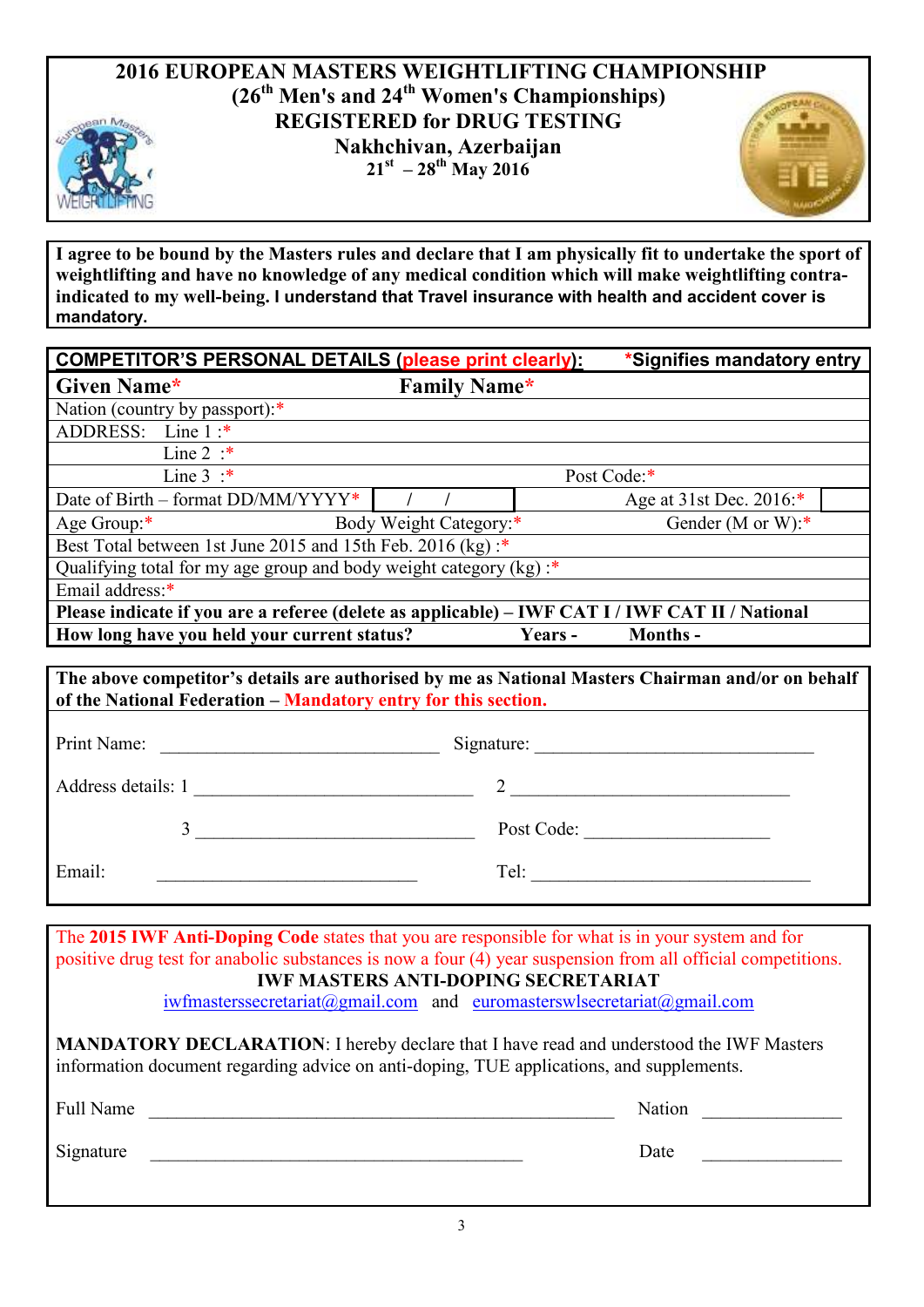

#### **2016 EUROPEAN MASTERS WEIGHTLIFTING CHAMPIONSHIP (26th Men's and 24th Women's Championships) REGISTERED for IWF MASTERS DRUG TESTING Nakhchivan, Azerbaijan. 21st-28th May 2016**



## **GENDER, AGE GROUP AND WEIGHT CATEGORIES**: Tick both age and weight division in which you will compete

**MALE Age Groups** □M35 (35-39) □M40 (40-44) □M45 (45-49) □M50 (50-54) □M55 (55-59)  $\Box$ M60 (60-64)  $\Box$  M65 (65-69)  $\Box$ M70 (70-74)  $\Box$ M75 (75-79)  $\Box$ M80 (80+)

**B/W Cat's.: 056 Kg 62 Kg 68 Kg 62 Kg 62 Kg 625 Kg 694 Kg 694 Kg 695 Kg 694 Kg 695 Kg** 

**FEMALE Age Groups** W35 (35-39) W40 (40-44) W45 (45-49) W50 (50-54)  $\Box$ W55 (55-59)  $\Box$ W60 (60-64)  $\Box$ W65 (65-69)  $\Box$ W70 (70+)

**B/W Cat's.:**  $\Box$ 48 Kg  $\Box$  53 Kg  $\Box$  58 Kg  $\Box$  63 Kg  $\Box$  69 Kg  $\Box$  75 Kg  $\Box$  +75 Kg

**ACTUAL SCHEDULE TO BE ANNOUNCED WHEN APPLICATIONS HAVE BEEN PROCESSED.**

| <b>RULES:</b>                | Current IWF, IWF Masters, and WADA Rules will govern the competition                                                                                  |
|------------------------------|-------------------------------------------------------------------------------------------------------------------------------------------------------|
| <b>ORGANISATION:</b>         | Azerbaijan                                                                                                                                            |
| <b>COMPETITION RUN BY</b>    | European Masters Committee                                                                                                                            |
| <b>CHAMPIONSHIP MANAGER:</b> | <b>Organizing Committee</b>                                                                                                                           |
| WEB:                         | www.europeanmasterswl.com                                                                                                                             |
| <b>VENUE:</b>                | OLYMPIC SPORTS COMPLEX, NAKHCHIVAN CITY                                                                                                               |
| <b>Championship website</b>  | http://www.nakhchivan2016.com/                                                                                                                        |
| <b>SANCTION:</b>             | EUROPEAN MASTERS WEIGHTLIFTING COMMITTEE                                                                                                              |
| <b>EXPENSES:</b>             | Athletes bear the full cost of transportation, meals, and lodging.<br>See attachments for an explanation of costs                                     |
| <b>QUOTA SYSTEM:</b>         | None.                                                                                                                                                 |
| <b>ACCOMMODATION:</b>        | TO BE ANNOUNCED (SEE WEBSITE)                                                                                                                         |
| <b>VISAS:</b>                | Help with visa applications and Letters of Invitation must be through the<br><b>Championship Organising Committee (not the IWF Masters Committee)</b> |

**MALE** and **Female** athletes must be a minimum of **35 years** of age on any date in a championship year. Qualifying Standards of Sinclair-Malone-Meltzer points for these Championships have been established by the IWF MASTERS COMMITTEE and the EUROPEAN MASTERS COMMITTEE**. Only those athletes who have met the qualifying totals will be permitted to compete.** For more information in this connection, please see the attached supplement "Qualifying Standards".

**Note:** An athlete cannot post a qualifying total whilst on anti-doping suspension



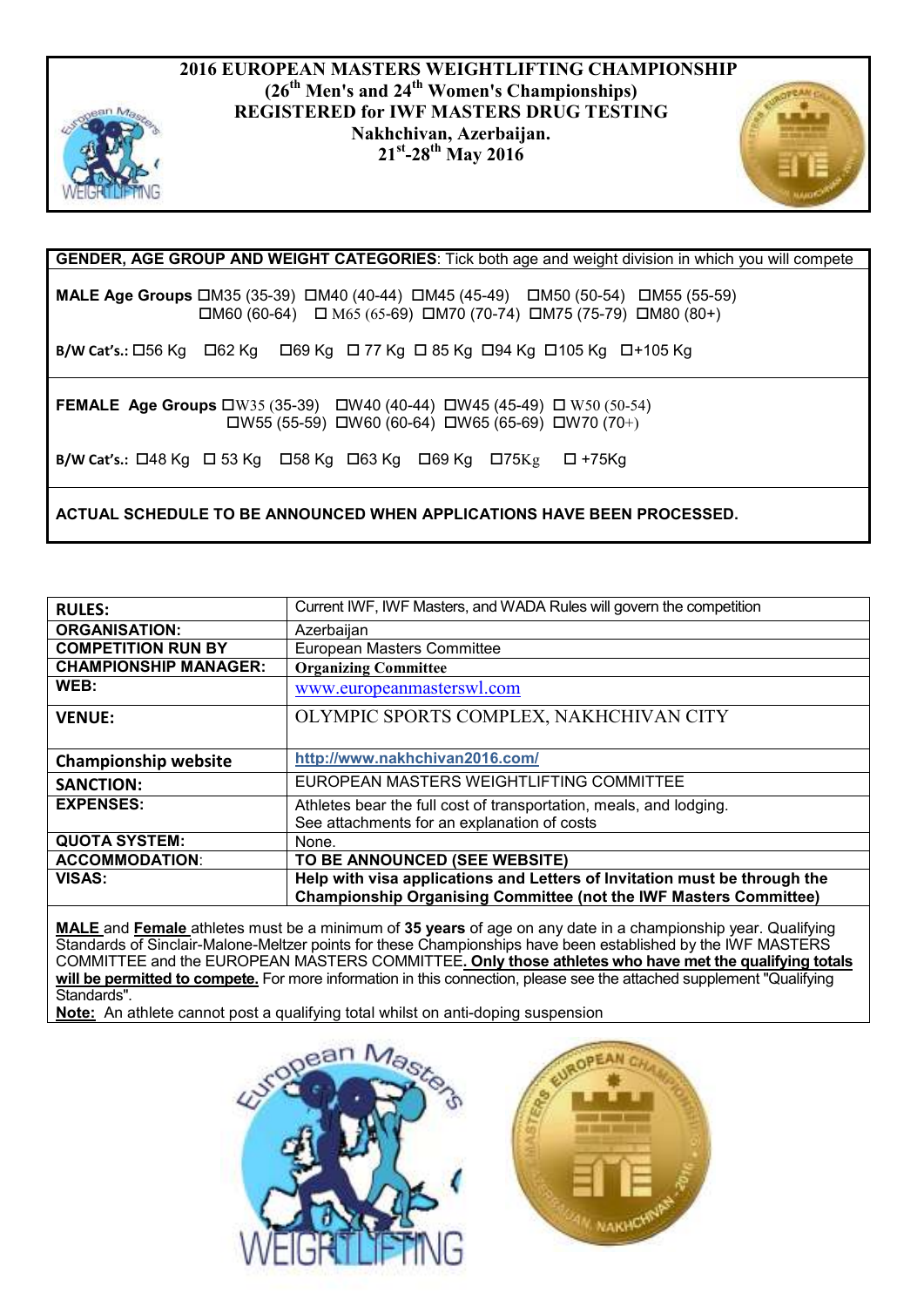



## **Summary of entry fees, Nakhchivan, Azerbaijan (21st – 28th May 2016) (Make extra copies if required and make all payments only in € Euros)**

| No.                     | <b>NAMES</b>                                                             | Gender | <b>Date</b><br>Of | Age<br>Group | <b>Body</b><br>Weight | <b>Best</b><br><b>Total</b> | <b>Entry</b><br>Fees |
|-------------------------|--------------------------------------------------------------------------|--------|-------------------|--------------|-----------------------|-----------------------------|----------------------|
|                         |                                                                          |        | <b>Birth</b>      |              | Category              |                             | € Euros              |
| $\mathbf{1}$            |                                                                          |        |                   |              |                       |                             | 31                   |
| $\overline{2}$          |                                                                          |        |                   |              |                       |                             | $\overline{31}$      |
| $\overline{\mathbf{3}}$ |                                                                          |        |                   |              |                       |                             | 31                   |
| $\overline{4}$          |                                                                          |        |                   |              |                       |                             | $\overline{31}$      |
| $\overline{5}$          |                                                                          |        |                   |              |                       |                             | 31                   |
| $\overline{6}$          |                                                                          |        |                   |              |                       |                             | $\overline{31}$      |
| $\overline{7}$          |                                                                          |        |                   |              |                       |                             | 31                   |
| $\overline{8}$          |                                                                          |        |                   |              |                       |                             | $\overline{31}$      |
| $\overline{9}$          |                                                                          |        |                   |              |                       |                             | 31                   |
| 10                      |                                                                          |        |                   |              |                       |                             | $\overline{31}$      |
| 11                      |                                                                          |        |                   |              |                       |                             | 31                   |
| $\overline{12}$         |                                                                          |        |                   |              |                       |                             | $\overline{31}$      |
| $\overline{13}$         |                                                                          |        |                   |              |                       |                             | 31                   |
| 14                      |                                                                          |        |                   |              |                       |                             | $\overline{31}$      |
| $\overline{15}$         |                                                                          |        |                   |              |                       |                             | 31                   |
| $\overline{16}$         |                                                                          |        |                   |              |                       |                             | $\overline{31}$      |
| $\overline{17}$         |                                                                          |        |                   |              |                       |                             | 31                   |
| 18                      |                                                                          |        |                   |              |                       |                             | $\overline{31}$      |
| 19                      |                                                                          |        |                   |              |                       |                             | 31                   |
| $\overline{20}$         |                                                                          |        |                   |              |                       |                             | $\overline{31}$      |
| $\overline{21}$         |                                                                          |        |                   |              |                       |                             | 31                   |
| $\overline{22}$         |                                                                          |        |                   |              |                       |                             | $\overline{31}$      |
| 23                      |                                                                          |        |                   |              |                       |                             | 31                   |
| $\overline{24}$         |                                                                          |        |                   |              |                       |                             | $\overline{31}$      |
| $\overline{25}$         |                                                                          |        |                   |              |                       |                             | 31                   |
| $\overline{26}$         |                                                                          |        |                   |              |                       |                             | $\overline{31}$      |
| $\overline{27}$         |                                                                          |        |                   |              |                       |                             | 31                   |
| 28                      |                                                                          |        |                   |              |                       |                             | 31                   |
| 29                      |                                                                          |        |                   |              |                       |                             | 31                   |
| $\overline{30}$         |                                                                          |        |                   |              |                       |                             | $\overline{31}$      |
|                         | National Team Competition Fee (can be paidat the Technical Meeting also) |        |                   |              |                       |                             | 30)                  |
|                         | <b>TOTALS</b>                                                            |        |                   |              |                       |                             |                      |

| Country                                              |            |               |
|------------------------------------------------------|------------|---------------|
| <b>National Masters Chairman</b><br><b>Signature</b> | print name | <b>STAMP:</b> |
| <b>Full Postal Address</b>                           |            |               |
| Phone#                                               | Fax #      | Email         |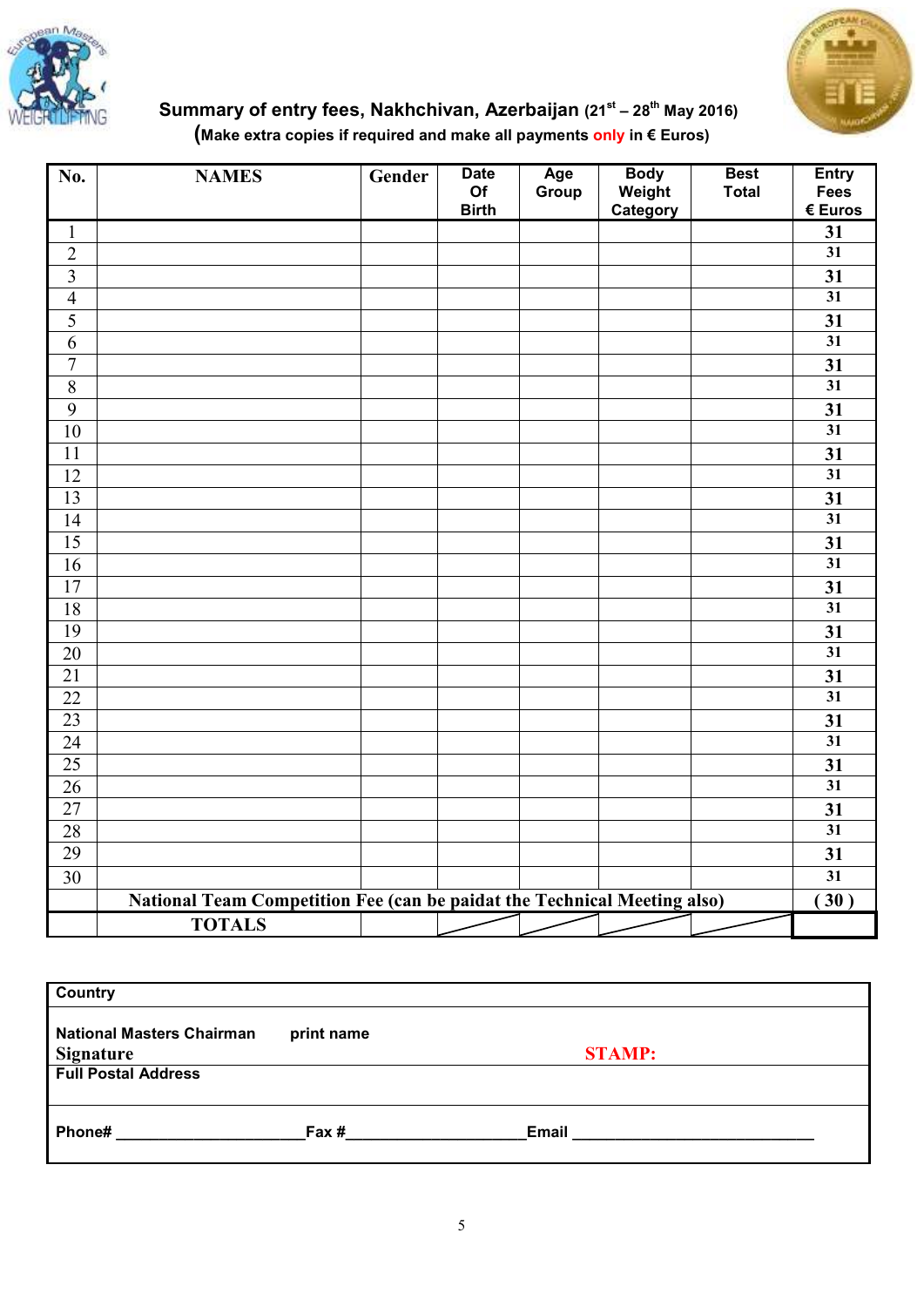

**2016 EUROPEAN MASTERS WEIGHTLIFTING CHAMPIONSHIP (26th Men's and 24th Women's Championships) REGISTERED for MASTERS DRUG TESTING Nakhchivan, Azerbaijan. 21st - 28th May 2016**



## **ENTRY FEE PAYMENTS**

**ALL payments of entry fees must be paid in advance of a championship.** 

**1. Electronic Bank Transfer (bank details below) This is the best and less expensive method.** 

| METHOD OF PAYMENT (only in $E$ Euros):                                                                       |                                                                                                                                                                                      |  |  |  |  |  |  |
|--------------------------------------------------------------------------------------------------------------|--------------------------------------------------------------------------------------------------------------------------------------------------------------------------------------|--|--|--|--|--|--|
| <b>Bank transfer or E-banking to:</b>                                                                        |                                                                                                                                                                                      |  |  |  |  |  |  |
| Name of Account Holder                                                                                       | Denise Offermann, Michel Vereecke, and Jozef Lazou                                                                                                                                   |  |  |  |  |  |  |
| <b>Name of Account</b>                                                                                       | <b>European Masters Weightlifting Committee</b>                                                                                                                                      |  |  |  |  |  |  |
| Name of Bank                                                                                                 | <b>KBC</b>                                                                                                                                                                           |  |  |  |  |  |  |
| <b>Bank Address</b>                                                                                          | Stationsstraat60, 8790Waregem, Belgium                                                                                                                                               |  |  |  |  |  |  |
| <b>BIC</b>                                                                                                   | <b>KREDBEBB</b>                                                                                                                                                                      |  |  |  |  |  |  |
| <b>IBAN No.</b>                                                                                              | BE84 7380 3953 1259                                                                                                                                                                  |  |  |  |  |  |  |
| Please include the name or the Nation of the sender.<br>and no extra charges will fall due to the Organiser. | *** VERY IMPORTANT ***<br>It is very important to inform your "sending bank" that all transfer fees and banking fees must be paid by you<br>Payments by cheque will not be accepted. |  |  |  |  |  |  |

## **VERY IMPORTANT NOTICE TO ALL NATIONAL MASTERS CHAIRPERSONS**

**It is the duty of all National Masters Chairpersons and other officials to assist the IWF Masters and Continental Masters Committees to enforce the IWF Anti-Doping Rules and help to stop the cheats who ruin the reputation of Masters weightlifting.** 

**Please ensure that all your Masters who compete in Masters championships where testing is carried out are made aware of, and read, the IWF Masters information document regarding advice on antidoping, TUE applications, and supplements.** 

**This document is sent to you with this copy of the entry form and is also published to the websites of the IWF Masters and the European Masters.**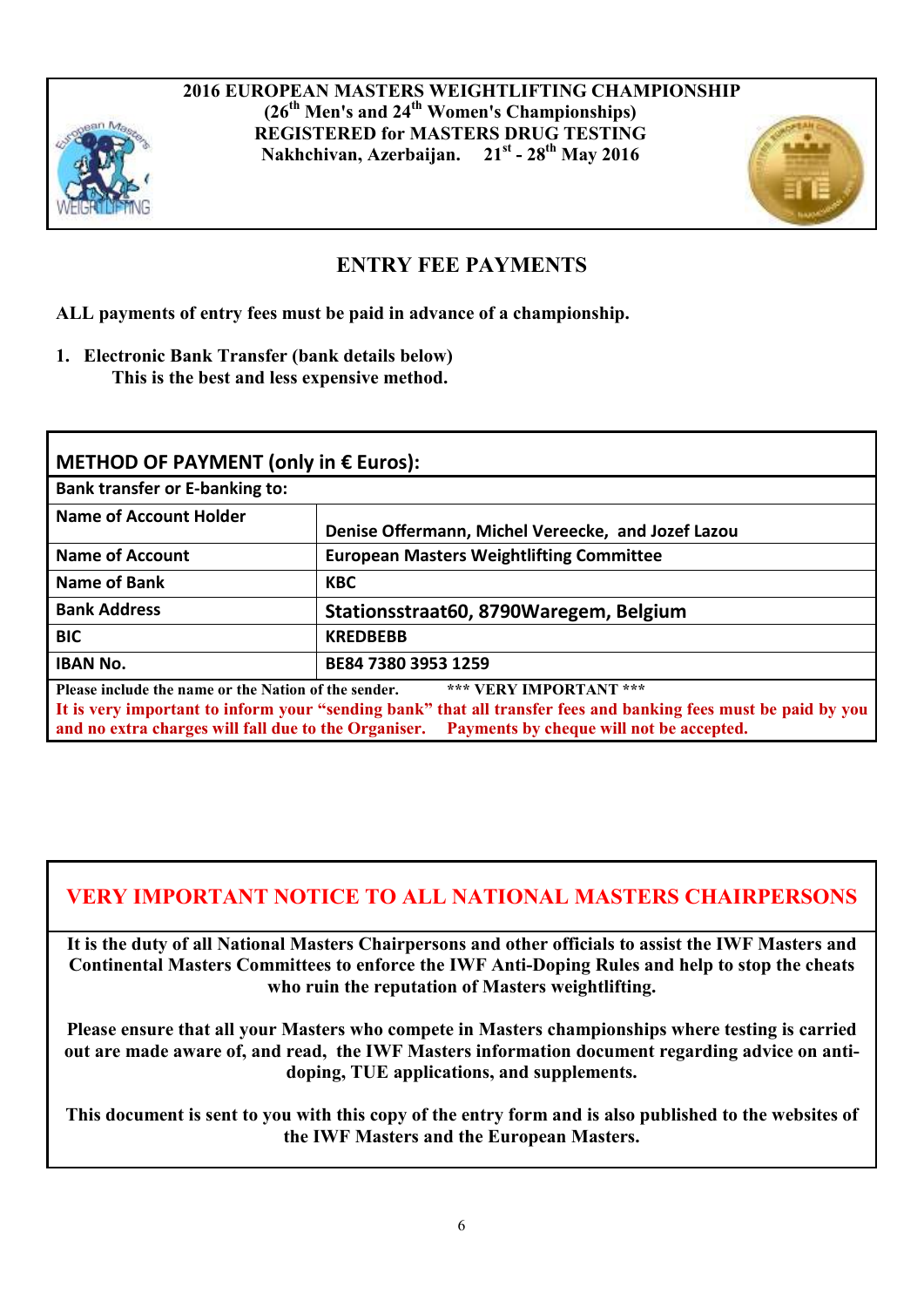



## **OFFICIAL TEAM REGISTRATION (for NATIONAL CHAIRMEN ONLY)**

Please enter the following team (Men's or Women's) in this IWF-Masters championship.The payment of the entry fee for this event is **€30** and can be paid at accreditation or at the Technical Meeting.If the Team fee is paid with the entry fees , please state so on page 5. All athletes must have registered through their National Masters chairman for this event. Teams must be complete with the men's teams consisting of 8 lifters and the women's team 7 lifters.

Each nation is only allowed 2 team members competing in the same age group and body weight category.

#### **NATION** Date:

#### NATIONAL CHAIRMAN / COACH

Signature

|    | <b>NAME</b> | B/Wght. | $\mathbf{AGE}$ | <b>TOTAL</b> |
|----|-------------|---------|----------------|--------------|
| 1. |             |         |                |              |
| 2. |             |         |                |              |
|    |             |         |                |              |
| 3. |             |         |                |              |
| 4. |             |         |                |              |
| 5. |             |         |                |              |
| 6. |             |         |                |              |
| 7. |             |         |                |              |
| 8. |             |         |                |              |

#### **Reserves:-**

| ◠ |  |  |
|---|--|--|
| ◠ |  |  |



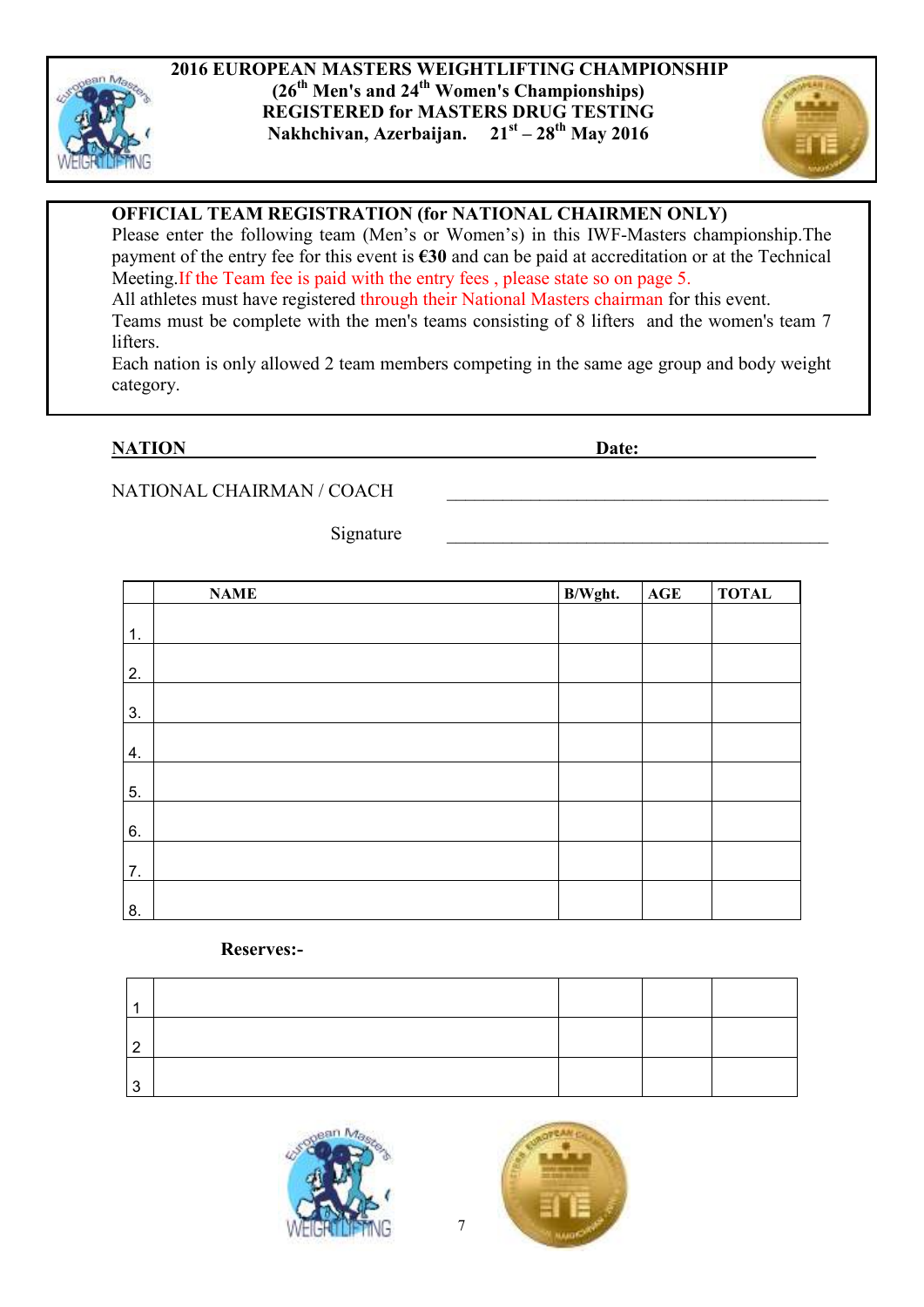

## **2016 EUROPEAN MASTERS WEIGHTLIFTING CHAMPIONSHIP Nakhchivan, Azerbaijan. 21st – 28th May 2016 QUALIFYING STANDARDS**



## **Qualifying Standards for MEN:**

| Age<br>Group     | M35   | <b>M40</b> | M45   | <b>M50</b> | M <sub>55</sub> | <b>M60</b> | M65   | <b>M70</b> | M75       | <b>M80</b> |
|------------------|-------|------------|-------|------------|-----------------|------------|-------|------------|-----------|------------|
| Category         | 35-39 | 40-44      | 45-49 | 50-54      | 55-59           | 60-64      | 65-69 | $70 - 74$  | $75 - 79$ | $80 +$     |
| 56 kg            | 137   | 130        | 125   | 115        | 102             | 92.0       | 80    | 67.        | 62        | 55         |
| $62$ kg          | 152   | 145        | 137   | 127        | 112             | 102        | 90    | 75         | 68        | 55         |
| 69 kg            | 167   | 160        | 150   | 140        | 125             | 112        | 97    | 82         | 75        | 55         |
| 77 kg            | 182   | 172        | 165   | 150        | 135             | 122        | 107   | 90         | 82        | 55         |
| $85 \text{ kg}$  | 192   | 182        | 175   | 160        | 142             | 130        | 112   | 95         | 87        | 55         |
| 94 kg            | 202   | 192        | 182   | 167        | 150             | 137        | 120   | 100        | 90        | 55         |
| $105 \text{ kg}$ | 210   | 200        | 190   | 175        | 157             | 142        | 122   | 102        | 95        | 55         |
| $+105$ kg        | 217   | 207        | 197   | 182        | 165             | 150        | 127   | 107        | 100       | 55         |

## **Table of lowest start weights – according to the 15/10 kg rule**

| Age<br>Group     | <b>M35</b> | <b>M40</b> | M45   | <b>M50</b> | M55   | <b>M60</b> | M65   | <b>M70</b> | M75          | <b>M80</b> |
|------------------|------------|------------|-------|------------|-------|------------|-------|------------|--------------|------------|
| Category         | $35 - 39$  | 40-44      | 45-49 | $50 - 54$  | 55-59 | 60-64      | 65-69 | $70 - 74$  | $75 -$<br>79 | $80 +$     |
| 56 kg            | 122        | 115        | 110   | 100        | 87    | 77         | 65    | $55*$      | $55*$        | $55*$      |
| $62$ kg          | 137        | 130        | 122   | 112        | 97    | 87         | 75    | 60         | $55*$        | $55*$      |
| 69 kg            | 152        | 145        | 135   | 125        | 110   | 97         | 82    | 67         | 60           | $55*$      |
| $77 \text{ kg}$  | 167        | 157        | 150   | 135        | 120   | 107        | 92    | 75         | 67           | $55*$      |
| $85 \text{ kg}$  | 177        | 167        | 160   | 145        | 127   | 115        | 97    | 80         | 72           | $55*$      |
| 94 kg            | 187        | 177        | 167   | 152        | 135   | 122        | 105   | 85         | 75           | $55*$      |
| $105 \text{ kg}$ | 195        | 185        | 175   | 160        | 142   | 127        | 107   | 87         | 80           | $55*$      |
| $+105$ kg        | 202        | 192        | 182   | 167        | 150   | 135        | 112   | 92         | 85           | $55*$      |

Minimum weight allowed = 26. kg (bar + 2 x2.5 kg discs + 2 x 0.5 kg +spring clip collars)